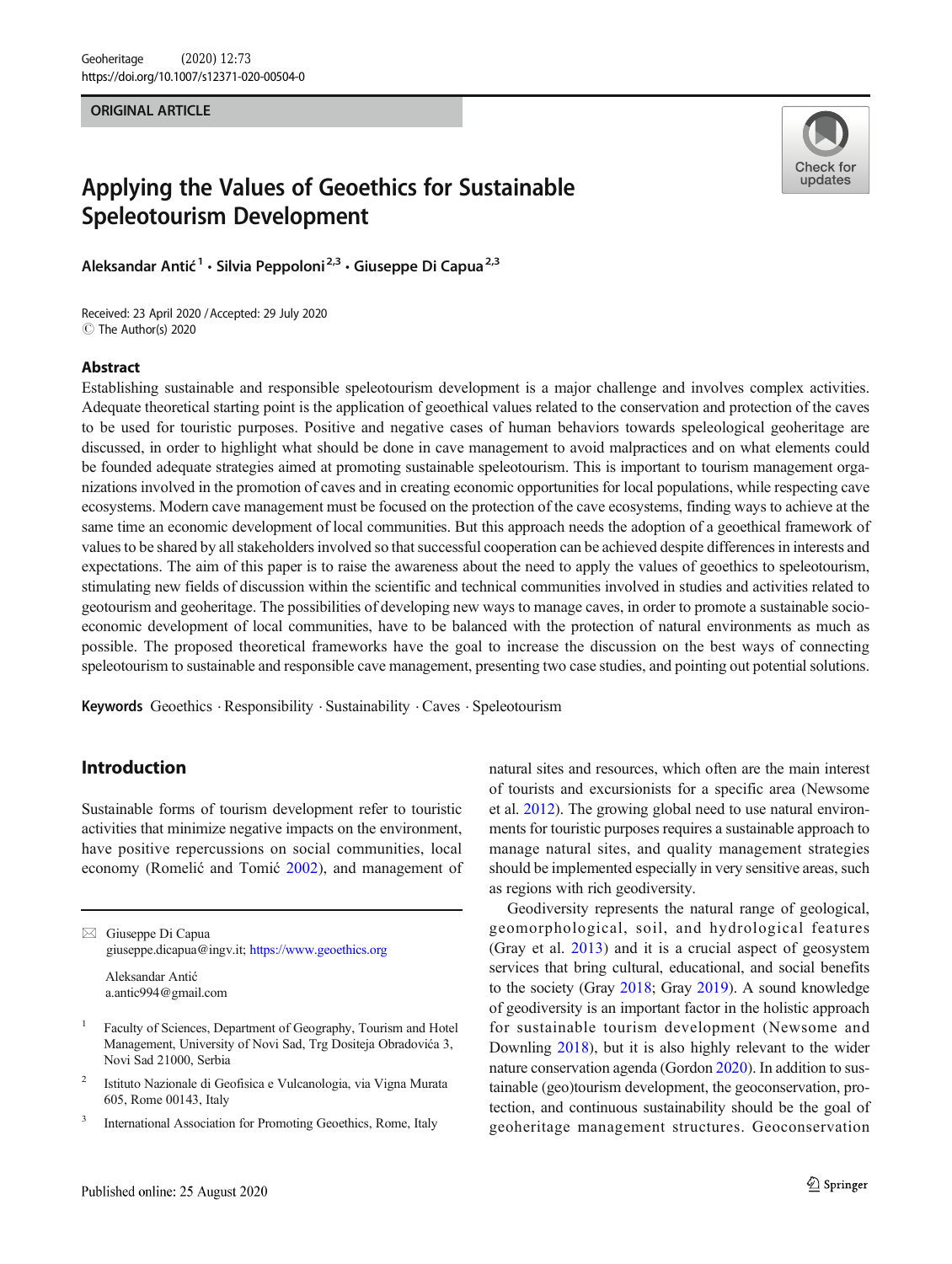includes the protection of geoheritage features and geosites (Gordon [2020\)](#page-7-0), allowing geosystem to support numerous services that provide human well-being through ecosystems (Brilha et al. [2018\)](#page-7-0). Furthermore, the efficiency of conservation management can have social and ecological outcomes on geosites and bring prosperity to people living near protected areas (Abukari and Mwalyosi [2020\)](#page-7-0).

Cave tourism, i.e., speleotourism, is a type of tourists' movement within speleological objects, which include tourist interpretation of speleological and hydrological geoheritage, biodiversity, as well as anthropogenic factors, speleo-archeological artifacts, and cave paintings (Cigna [1993\)](#page-7-0). Numerous examples of using speleotourism with significant economic returns can be found around the world, like Postojna Cave in Slovenia and Mammoth Cave in the USA (Tičar et al. [2018](#page-8-0)). Nevertheless, implementing carefully strategies for sustainable development are necessary to achieve a balance between tourism development and ecological protection of the cave systems (Tomić et al. [2019](#page-8-0)). This should be applied to all geoheritage sites, but in the case of karst geosites, such an approach is crucial for maintaining their delicate geological features and ecosystems, due to the level of fragility existing inside caves (Lobo et al. [2013](#page-7-0)).

The idea of conservation and management of karst sites is particularly important for cave protection, in the perspective of speleotourism development. Karst resources need to be managed because of their relative rarity, the high recreational demands, and the fragility and vulnerability of features found in karst areas. The importance of karst management and (show)cave protection strategies is a prerequisite for the utilization and development of various forms of speleotourism (Parise [2011](#page-7-0)). Whether it is developed speleotouristic sites with high tourist traffic or caves with national or regional significance without touristic impact, it is necessary to carry out a wide range of activities in order to achieve the sustainability of speleotourism development. First and foremost, continuous monitoring of caves and the implementation of an appropriate carrying capacity strategy should be implemented (Lobo [2015](#page-7-0)), in order to maximize the protection of all valuable elements found in caves. An all-in strategy requires also of applying values of geoethics (Peppoloni et al. [2019](#page-8-0)) that can significantly influence the responsible management of caves and other geosites and their protection.

Tourism management of caves should depend on their types. Caves or parts of them that are active and have a high-energy environment, such as those with high water flow, are much less sensitive to internal changes caused by humans. However, the presence of humans in a cave with a low energy environment, and/or the simple placement of an entrance door, can much alter the temperature and humidity regime (Freitas [2010](#page-7-0)). Therefore, it is necessary to carefully consider the tourist arrangement of the caves and devices used. Prior to

the decision to design the cave for touristic visits, a series of detailed multidisciplinary analyses should be carried out, in order to establish an adequate strategy aimed at speleotourism purposes. Many anthropogenic impacts on caves are cumulative and often lead to irreversible degradation of cave ecosystems. Additional emerging issues relate to the feasibility and cost of monitoring, frequency of replication and measurement, quality control, data analysis plan, management standards, and impact indicators.

Ensuring sustainable speleotourism means guaranteeing the prolonged use of a speleotouristic geosite over time, and this implies the capability of assuring also its conservation. This requires a cultural change that can lead to consider a speleotourism site as a social, economic, and cultural resource, as well as economic, of a given territory. To achieve this, it is necessary to put in practice geoethics values (Peppoloni et al. [2019\)](#page-8-0) to speleotourism. Geoethics can significantly influence the responsible management of caves and other natural sites. The lack of literature focusing on connections linking geoethics, geoheritage, and geotourism (and in a more specific case, speleotourism) makes this article a novelty in the field and a way to provoke new insights into the relationships between ethical aspects affecting responsible cave management.

### Geoethics: Definition and Content

Since ethics concerns the rightness and wrongness of human behaviors related to a given circumstance that implies a choice by the agent, it is linked to all human activities while impacting the Earth system. In the last few years, special attention has been given to geoethics, an emerging field in geosciences, and in 2012, the International Association for Promoting Geoethics (IAPG – [http://www.geoethics.org\)](http://www.geoethics.org), a scientific and multidisciplinary network for developing and spreading geoethics, was founded. Today, this NGO has more than 2500 members in 129 countries on five continents. Its main goal is to widen the discussion and create awareness about ethical issues that arise in conducting activities in different fields of geosciences. Issues such as management of geo-resources and georisks, promotion of geoeducation and geosciences communication towards society, climate change and ocean science studies, and global and local changes of socio-ecological systems have many ethical and social repercussions, of which geoscientists are not sufficiently aware, and even more the society. In addition, the IAPG highlights the ethical and societal relevance of geoheritage and geodiversity and the necessity to enhance and protect them at the same time.

The existence of such a scientific association enables numerous scientific organizations and institutes to participate in the global plan for emphasizing the importance of geoethical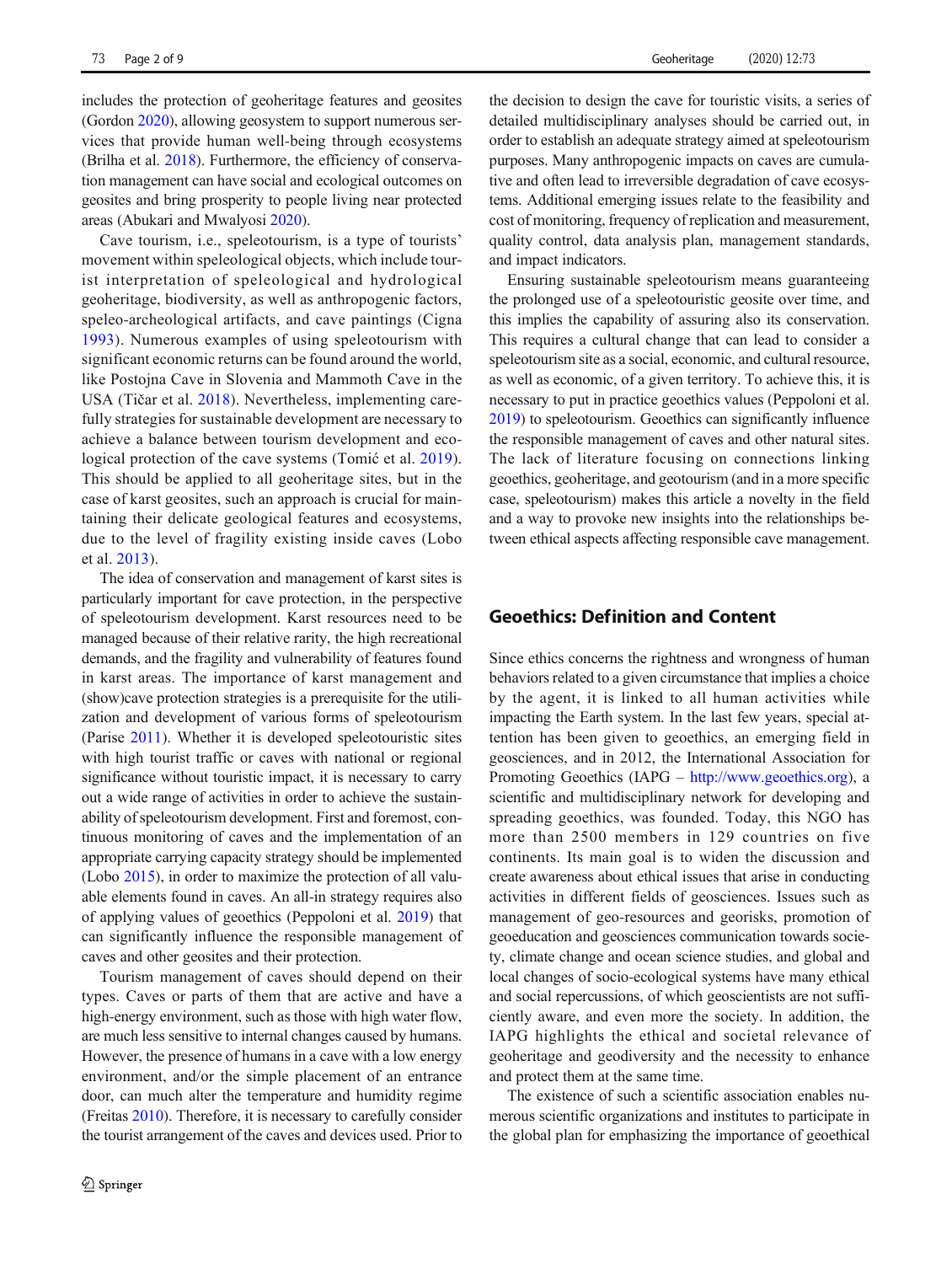thinking not only within the scientific community but also in the society as a whole.

The theoretical frameworks of geoethics have been analyzed in a large number of scientific publications (Bohle [2019;](#page-7-0) Peppoloni and Di Capua [2012,](#page-7-0) [2015](#page-7-0), [2017,](#page-8-0) [2018;](#page-8-0) Peppoloni et al. [2015;](#page-8-0) Bobrowsky et al. [2018](#page-7-0); Gundersen [2018](#page-7-0); Wyss and Peppoloni [2015](#page-8-0)). The most comprehensive definition of geoethics is provided by Di Capua and Peppoloni [\(2019](#page-7-0)):

(Geoethics) Consists of research and reflection on the values which underpin appropriate behaviours and practices, wherever human activities interact with the Earth system. Deals with the ethical, social and cultural implications of geoscience knowledge, research, practice, education and communication, and with the social role and responsibility of geoscientists in conducting their activities. Encourages geoscientists and wider society to become fully aware of the humankind's role as an active geological force on the planet and the ethical responsibility that this implies. Is considered a point of intersection for Geosciences, Sociology, Philosophy and Economy

This definition clearly shows the strong link between ethics, geosciences, and human activities and proposes the concept of geoheritage as a social value to promoted among citizens (Peppoloni and Di Capua [2016;](#page-7-0) Peppoloni et al. [2019\)](#page-8-0). Therefore, also in the case of speleotourism development, it is necessary to consider geoethical values and responsibilities involved in the management of caves, in order to maximize their protection and guarantee their enjoyability for the future.

### Values and Responsibilities in Geoethics

Studying the interrelationships existing in geosciences requires the integration of multidisciplinary approaches and different skills and methods to address complex issues. Modern science requires that professional scientists work in multidisciplinary teams. Responsible scientists understand the importance of sharing the results of their research properly and appreciate the importance of transferring their scientific knowledge to society. Sharing data and ideas with colleagues, decision-makers, and citizens can open the way to valuable and functional relationships that will benefit the humanity and the planet. Geoethics stresses responsible conduct and cooperation in geosciences (Bobrowsky et al. [2018;](#page-7-0) Mogk [2017](#page-7-0); Peppoloni et al. [2015\)](#page-8-0). Geoethics can orient towards best or at least more acceptable choices that arise from careful analyses of pros and cons for a certain circumstance, aiming to find a balance between environmental protection and human needs, in the long-term perspective of guaranteeing sustainability to socio-ecological systems.

For these reasons, considering some values to be considered a common reference framework in problem-solving becomes indispensable. Individual values such as honesty, awareness, reliability, and competence, together with social values such as safety, cooperation, prevention, adaptation, education, and cultural values such as conservation of geological landscapes, geodiversity, and geoheritage are fundamental for a sustainable management and development of speleotourism activities.

The geoscientist is the core of an ethical reference system in which individual, professional, social, and environmental values coexist. Geoethics refers to the correctness and the benignity of the individual behaviors of the scientist as well as to his/her behaviors towards colleagues in terms of integrity and professionalism, but it also includes aspects of responsibility towards society and the environment and more in general the Earth system (Bobrowsky et al. [2018](#page-7-0); Peppoloni et al. [2019\)](#page-8-0). Geoscientists can act at various scales, and therefore, they have to deal with these diverse ethical levels of interactions. The goodness of behaviors is best measured based on common values. These values refer to four geoethical domains: individual, inter-personal/professional, societal, and environmental (Peppoloni et al. [2019](#page-8-0)). In the individual domain, the value and benefits of research and technological implementations vitally depend on the honesty and integrity of scientists, and personal skills and abilities, which have to be developed, strengthened, and maintained at a high level of competence and professionalism. The inter-personal/professional domain refers to the relationships between colleagues, to the management of multidisciplinary research and professional practices, and to the internal relationships between individuals and hosting research institutions, academia, or professional bodies. The societal domain comprises responsibilities for the communication and dissemination of data and findings, education of citizens and their direct involvement in scientific and technological activities, duties towards general public, decision-makers, local authorities, and industry. The environmental domain refers to the interaction between scientific and technological activities and the natural environment, both in its biotic and abiotic elements, in the awareness that scientists have to approach the Earth system by protecting as much as possible its geodiversity and biodiversity, and by adopting innovative strategies and technologies in order to avoid contributing to the irresponsible depletion of its resources and irreversible alterations of ecosystems (Di Capua et al. [2018](#page-7-0); Peppoloni et al. [2019\)](#page-8-0).

Geoscientists have adequate knowledge, expertise, and professional and cultural sensibilities to help protecting natural environments, preventing society from georisks, managing natural resources (minimizing negative impacts on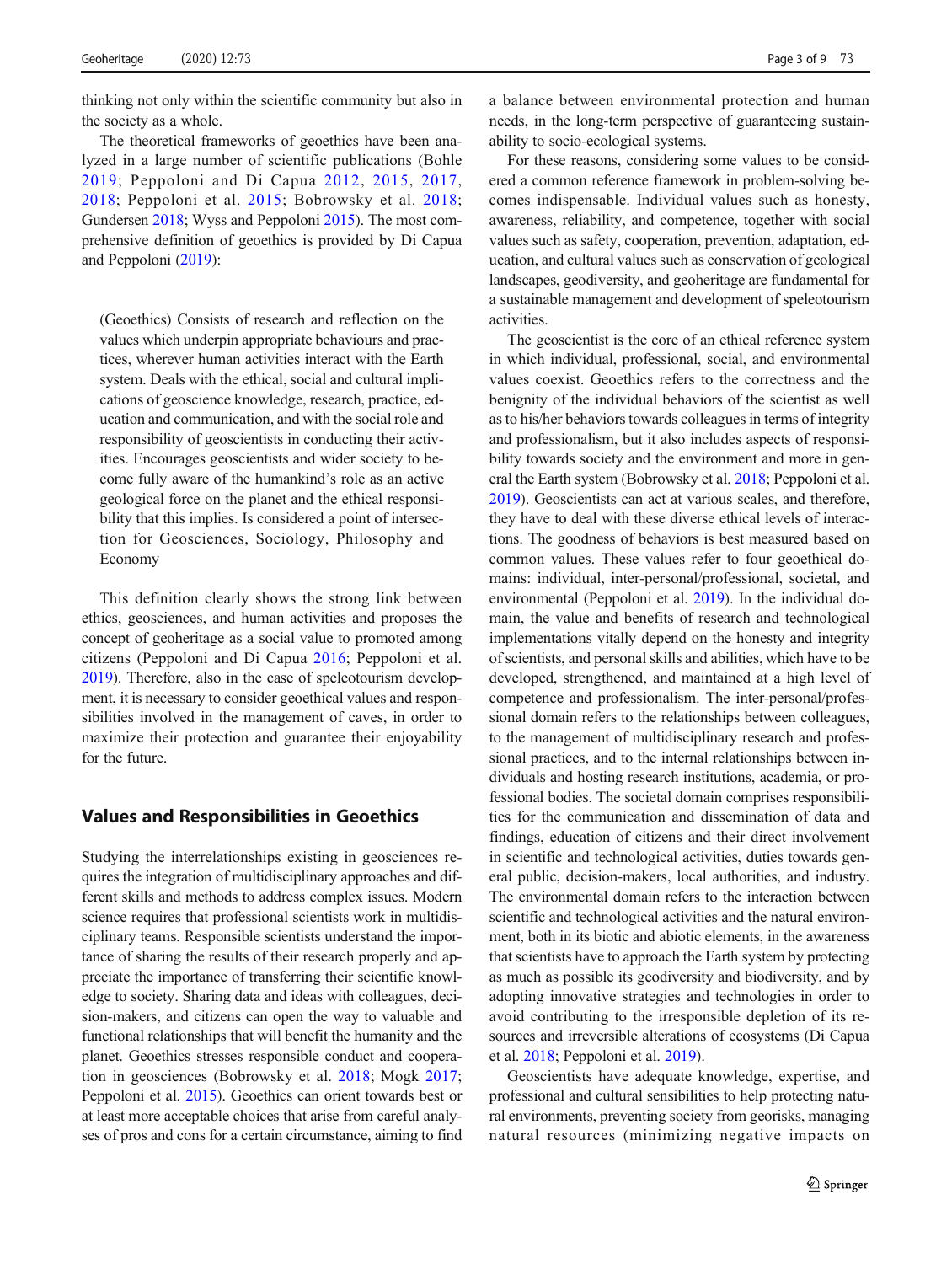ecosystems), and enhancing scientific, educational, cultural, and esthetic values of geodiversity and biodiversity, also for assuring to future generations the right to enjoy the richness and beauty of ecosystems. But this requires a responsible approach to profession and introducing a geoethics training in university curricula (Bobrowsky et al. [2018;](#page-7-0) Mogk and Bruckner [2020](#page-7-0)).

## Sustainable Speleotourism

Sustainable tourism results in the management of resources in order to meet all economic, social, and esthetic needs, while preserving cultural integrity, basic ecological processes, biological diversity, and life-support systems. As indicated in Stamenković and Lutkić [\(2008\)](#page-8-0), sustainable tourism should:

- 1. Make optimal use of resources, helping to conserve natural heritage and biodiversity;
- 2. Respect the socio-cultural authenticity of the local human communities to protect their cultural heritage and traditional values, and;
- 3. Ensure sustainable long-term business, generating economic benefits as a contribution to poverty reduction.

Visiting the caves is one of the significant forms of tourism. Speleotourism flourished in the early 1980s, when it was reported that 26 million people visited caves around the world (Cigna [2016](#page-7-0)). By analyzing the available literature in the field of sustainable tourism and speleotourism (Tomić et al. [2002](#page-8-0); Antić [2018;](#page-7-0) Tičar et al. [2018](#page-8-0); Font et al. [2019](#page-7-0); Hall [2019](#page-7-0); Nepal et al. [2019](#page-7-0); Tomić et al. [2019;](#page-8-0) Vuković and Antić [2019\)](#page-8-0), it can be concluded that the main objective of sustainable speleotourism would be to establish a healthy cave ecosystem, which fosters the co-presence of geomorphological, hydrological, biological, and anthropogenic factors and produces economic results for the local population.

Speleotourism includes visits to underground caves and similar geomorphological features. An important aspect of the attractiveness of caves lies in the subjective experience of every individual (Kim et al. [2008;](#page-7-0) Liso et al. [2020](#page-7-0)). However, the presence of visitors can bring some negative aspects, which can have consequences for the bio- and geoenvironment of caves. The most common threat to the esthetic and natural state of caves is garbage disposal and graffiti writings. The responsible management of the caves in the light of a geoethical perspective can bring to their protection, but it requires a professional approach and financial support, in order to assure sustainability to those valuable sites.

Caves are often in the focus of geoscientists. Stalagmites are increasingly being used for paleoclimate research. Because the number of stalagmites in a cave is finite, sampling conflicts with cave conservation, especially for caves containing few speleothems. Therefore, the sampling strategy must be selective and trying to reach a compromise between the scientific goal and cave conservation issues (Baeza et al. [2018\)](#page-7-0). Achieving sustainability with speleotourism is essential, but it requires numerous considerations both in the fields of tourism development and scientific studies.

One of the initial steps towards the protection of a cave is the establishment of cave-security systems. Electronic technology makes it possible to establish secure systems in caves. Setting alarms and surveillance equipment (cameras) can additionally provide security and prevent potential vandalism. Light, vibration, and magnetic sensors can distinguish between humans, bats, and other animals, suggesting that their application is extremely practical (Elliott [2004\)](#page-7-0).

Audible alarms are most prevalent in the USA (Elliott [2004](#page-7-0)). However, using them can annoy animals that may damage the equipment. A silent alarm would alert only the authorities who could arrest or warn vandals.

There are many options for implementing security systems, among them light detectors, infrared light rays, motion detectors, vibration detectors, magnetic detectors, and infrared flash cameras. All these sensors can be connected to a system that transmits information from the cave, either through a cable or through wireless networks. The system may then initiate an automated telephone call, radio call, or satellite signal to the competent authority. Covert video and cameras are routinely used to obtain evidence, leading to the arrest and conviction of lawbreakers (Elliott [2004\)](#page-7-0).

# With and Without the Values of Geoethics

### The Case Study of Gabrovnica Cave (Eastern Serbia)

A unique example that can be distinguished as a representative act of vandalism towards speleological geoheritage is the carving on cave paintings in a small cave of Gabrovnica, in Eastern Serbia (Fig. [1\)](#page-4-0). The cave is located on the left bank of the Trgovište Timok river, nearby the village of Gabrovnica (close to the town of Knjaževac), only 10 m from the road, but it is almost impossible to see because the entrance to the cave has grown into thorns and shrubs. The cave painting is vertical and is located at the entrance. It is the only recorded example of cave paintings in Serbia, discovered in 1997 during the research conducted jointly by the Faculty of Philosophy in Belgrade and the local museum. It is assumed that cave art relates to the end of the Bronze Age and the beginning of the Iron Age (Mihailović and Jovanović [1997](#page-7-0)). The ruined painting is the most significant and visible one of several in the cave. The drawing represents a horse with a rider and is done in black color. Physical damage was done by using a sharp object. Figure [1](#page-4-0) shows the appearance of a cave painting before and after the vandalic act. The damage is evident and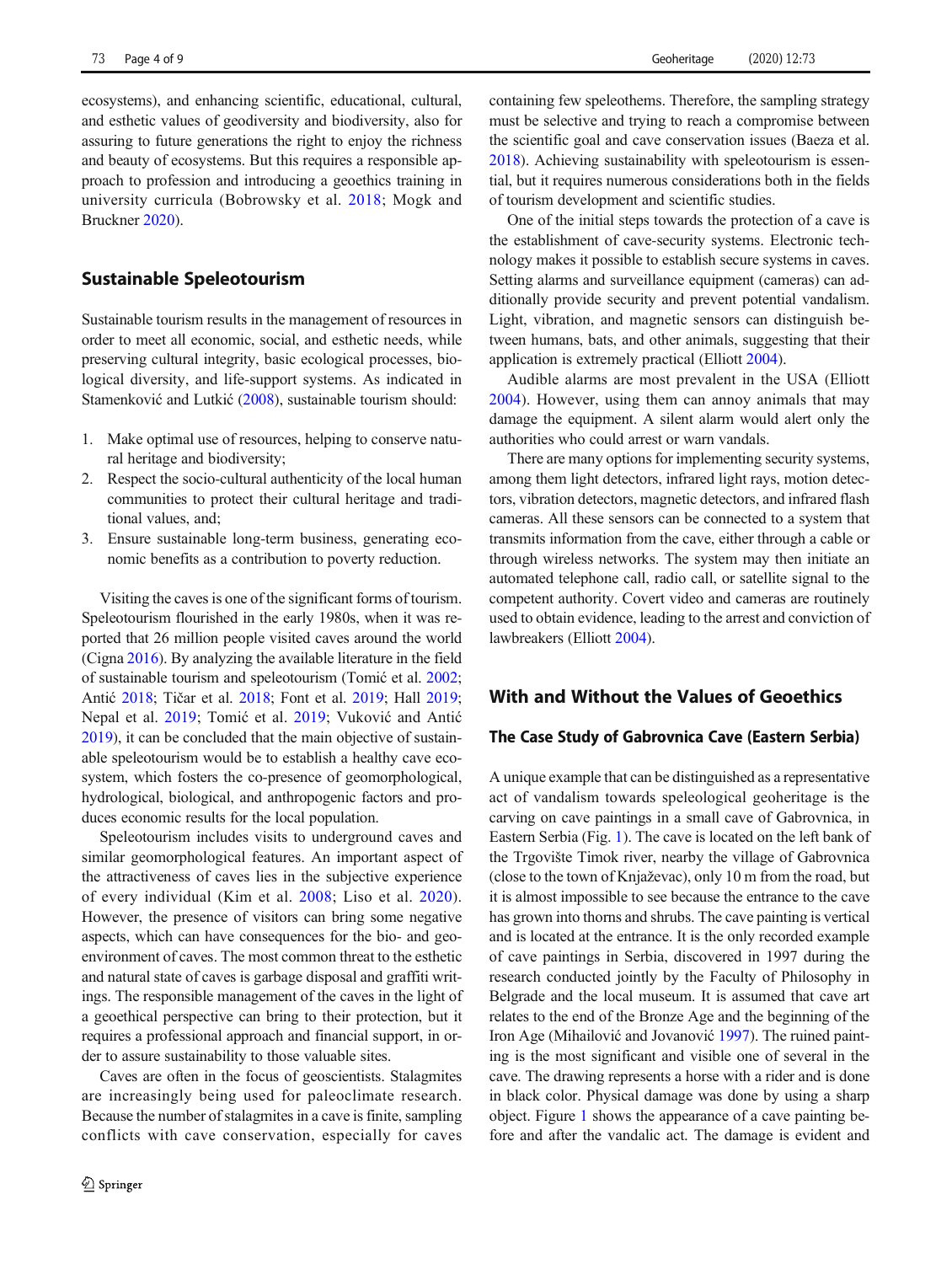

<span id="page-4-0"></span>devastating. Such incidents occur due to the lack of adequate care of the caves and the absence of responsible behaviors by some people towards them, since they are not capable to appreciate the cultural value and the significance of maintaining this ancient trace of human civilization for current and future generations. A society in which the values of geoethics are known and with people more aware of their importance can substantially reduce the possibility of such acts repeating, and it can directly influence the maintenance of all scientific and tourist advantages of the caves. Geoethics instills respect for geological heritage and geodiversity, as well as highlights the importance of preserving the value of natural places in a territory as a fundamental element of the identity of local population, indispensable witness of a continuous interaction of humans with the land in which live, and potential source of economic, cultural, and social development of the community.

From a geoethical perspective, it is necessary to implement the following two measures of conservation, in order to improve the condition of this cave towards a more responsible use:

- Involving local NGOs to create tours to visit ancient drawings,
- Educating the local population on the importance of those drawings to understand human cultures and history.

### The Case Study of Lascaux Cave (Southern France)

Adequate implementation of a geoethical approach to cave management can be seen in the Lascaux Cave (Southern France). Although this cave cannot be compared with the cave in Serbia in terms of cave paintings by any parameters, it is necessary to emphasize the difference in their approach of organizational and managerial structures.

The Lascaux Cave, located in the Dordogne department in France, is considered to be one of the most important prehistoric caves in the world, containing some of the best-known Upper Paleolithic art, and is included in the list of UNESCO World Heritage Sites (Xu et al. [2015](#page-8-0)).

Thе green biofilm and other deteriorations linked to tourism led to the closure of this cave in 1963. This damage was attributed to alterations induced by visitors' breath and the lighting which favored microbial and algal growth (Bastian and Alabouvette [2009](#page-7-0)). In order to assuage the public's substantial disappointment, the French government set about creating a facsimile copy of the original cave named Lascaux II. A second minor evolution occurred with the construction of a partial replica of Lascaux by Jean François Tournepiche in 1993 (Fig. 2). This new replica was named Lascaux 2.5. The next stage in the evolution of Lascaux came about with the construction of a virtual reality version. This project was headed by the American electronic artist and academic, Benjamin Britton (Wilken [2005\)](#page-8-0). Although this approach is the result of an imposing Paleolithic heritage, it is necessary to point out the quality measures being implemented that have had the goal to protect and conserve the natural integrity of the cave and its humans' drawings, creating the possibility to admire this precious heritage of human culture through alternative means, including modern technologies, a smart way to find a balance between nature and archeological conservation and fruition for touristic purposes. This could be considered a positive case of applying geoethical values in managing a cave that suffered damages from overtourism.



Fig. 2 Artist restoring Lascaux Cave paintings replica. Source: ([sciencesource.com](http://sciencesource.com))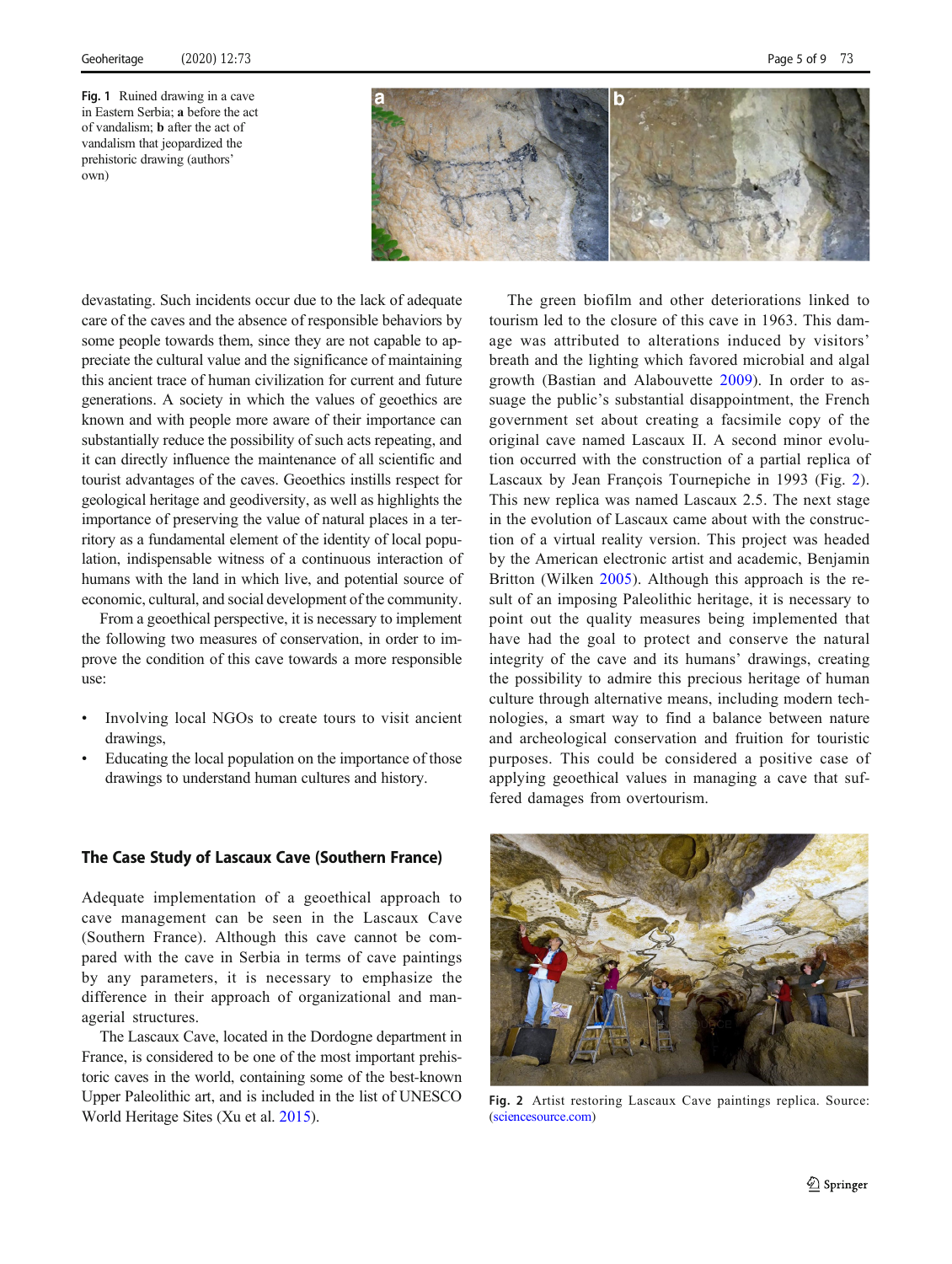# Results and Discussion

The application of the geoethics values to caves management can have very positive implications, which can prevent the degradation due to anthropogenic factors. After reviewing both theoretical aspects of geoethics and its practical application, as well as the theoretical framework of speleotourism, it is necessary to efficaciously integrate all the activities into the light of those values. The theoretical framework of speleotourism is crucial for determining the goal of speleotourism development, which is economic profit, reduction of unemployment, respect for natural environments and its dynamics, and sustainable development of the local human community.

Theoretical research clearly points three principles, which are crucial for the sustainable management of caves for touristic purposes, namely:

- 1. Monitoring (tourist arrangement and maintenance of the cave ecosystem).
- 2. Educating to geoethics values (geoheritage and geodiversity protection, local population inclusion and cooperation, enhancement of sense of place as an element of cultural identity of people).
- 3. Implementing solutions to develop speleotourism programs (establishing quotas of people visiting the cave, organizing educational paths to explain the importance and delicacy of cave's ecosystem, including the possibility to involve young people in activities of citizen science, creating links with local museums to attract people into touristic tours within the territory in which the cave is located, etc.).

Environmental quality monitoring of the cave should determine the optimum range of temperature and humidity, as well as the permissible level of carbon dioxide, in order to avoid chemical and biological alteration of the delicate geoand ecosystems within the cave. The cave monitoring is important to assess the impact of human activity inside and outside the cave (changes in the surrounding winter ground or basin), identify the local climatic changes and trends that can affect the cave ecosystem, and control the cave's microclimate (Day and Koenig [2016](#page-7-0)), with the final goal to provide a responsible and sustainable cave management. Due to the fact that caves are very sensitive and under constant pressure, the following monitoring priorities should be set up:

- 1. Preserving biotic communities;
- 2. Conserving abiotic resources;
- 3. Establishing a healthy cave ecosystem (to be defined by microclimate indicators);
- 4. Limiting the presence of humans, according to the calculated values of the carrying capacity of the cave;
- 2 Springer
- 73 Page 6 of 9 Geoheritage (2020) 12:73
	- 5. Ensuring the integrity of the cave, as a natural laboratory for multidisciplinary scientific research (Day and Koenig [2016\)](#page-7-0).

Adequate speleotourism development requires the implementation of quality development strategies and a wellprepared accompanying program. In particular, speleotourism development needs the intersectoral linking and engagement of stakeholders, such as business owners, scientists and scientific institutes, educational institutions, speleological and mountaineering organizations, political organizations, investors, and local authorities. A good cooperation between all these different components will be ensured by the awareness that each of them is working to achieve a common goal, namely the protection of a common resource for that territory.

The initial steps towards modernizing and improving speleotourism should include the following:

- & Establishing a unique national association for the maintenance, promotion, and development of speleotourism.
- & Strategic linking with local and national authorities.
- Fostering educational activities on the importance of geodiversity and biodiversity based on geoethical values.
- Mapping caves that could equipped for touristic purposes, after scientific studies, with state-of-the-art systems and instruments.
- & Modernizing interpretative tables and signs for all touristic caves.
- Establishing geoparks or karst parks, and including cave sites into a touristic route.
- Developing active and constant observation of the microclimate of each cave, the impact of tourists, and the maintenance of ecosystems using the concept of carrying capacity.
- & Continually analyzing potential caves for tourism development.

Active education, at all levels, the organization of seminars, congresses, conferences, and other forms of scientific promotion of caves, is crucial for nurturing knowledge of speleology and speleotourism. The value of karst and the multidisciplinary study of caves further confirms the need for permanent protection of karst regions. From a natural point of view, karst regions are very vulnerable natural systems that may suffer degradation in consequence of many human actions; hence, their protection is of great importance (Parise and Pascali [2003\)](#page-7-0). However, karst regions possess economic significance, due to their capability to form attractive geological sites that can be in the focus of many potential visitors, by guaranteeing a balance between conservation and tourism development.

The involvement of young geoscientists and students as volunteers should be also considered for the purpose of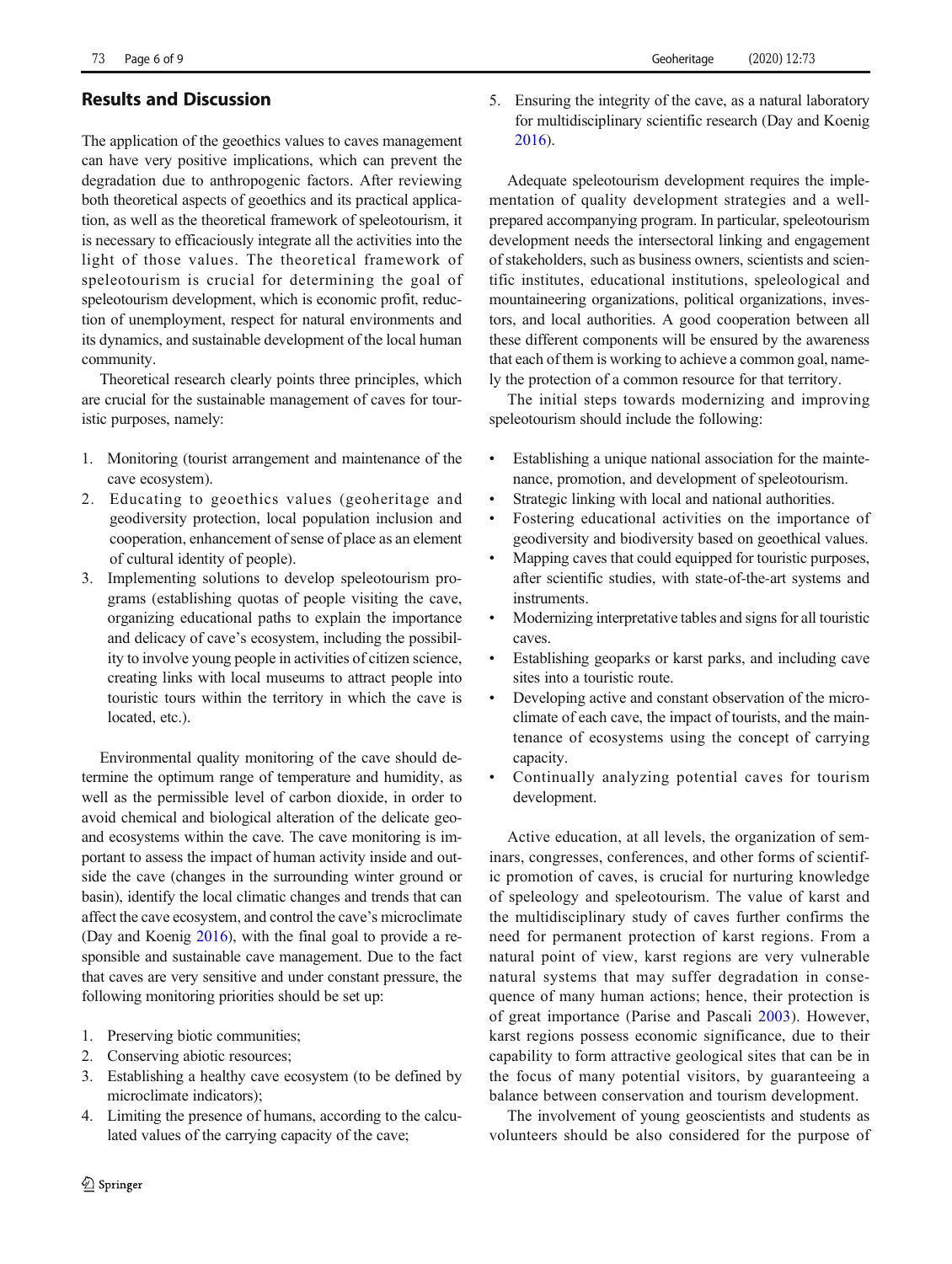photographing, documenting, and then carefully removing graffiti, garbage, and other factors resulting from unethical behaviors. This can lead to the establishment of summer schools and science camps in order to train them on appropriate methods and techniques. Before restoring the cave to a more natural state, it is necessary to consider how much the cave has been altered and to define the realistic objectives of restoration projects. In order to start planning projects, the following questions should be answered:

- & How well do we know the cave ecosystem? (animal species, their numerical status, microclimate, variability of physical, chemical, and biological parameters in the cave);
- & How can we restore the cave to a more normal esthetic and ecological state without causing additional damages?

The task of the cave manager is to bring together all parties interested in the scientific, cultural, and recreational use of the caves in order to find a reasonable alignment of needs, benefits, interests: the conservation of the cave's ecosystems and natural environment, economic profit, and the involvement of local residents in the tourism development.

Every showcave or open cave site has different geological and sedimentological features, archeological elements (if any), and ecological systems. This needs to be considered when applying geoethical practices to manage those sites, in order to take care of geodiversity, biodiversity, and cultural diversity of each cave. All aspects of speleological exploitation for tourist, scientific, or economic needs must include the application of geoethical values and use an adequate sustainable strategy that can provide future generations with a wellpreserved speleological heritage.

Furthermore, the global health crisis is crucially affecting any development in terms of tourism. Therefore, it is important to establish all preventive measures, in order to provide visitors with a safe tourist experience. Firstly, it is necessary to provide them with masks, gloves, and disinfectants. Secondly, limiting the number of visits to the caves accordingly to the regulations prescribed by governments and/or local authorities.

### Conclusion

Conducting environmental quality cave monitoring is a very complex activity, requiring careful consideration of a large number of indicators. Before implementing any monitoring strategy, it is necessary to investigate the speleomorphology and cave ecosystems, to define the monitoring objectives and to cooperate with organizations that will fund the project for using the cave. Practice shows that these are time-consuming processes, which often involve a great deal of effort.

Given that caves represent a non-renewable natural resource, responsible and professional behaviors by all stakeholders should be applied, in order to minimize anthropogenic impact, maximize protection, and develop an ecosystemfriendly management. Applying values of geoethics can contribute to the cave protection, ensuring benefits to local population in the short term, and to future generations in the long term. Therefore, geoethics brings a variety of advantages to cave management and speleotourism activities, as it recalls all societal stakeholders to a responsible approach in problemsolving as a crucial pillar to guarantee a sustainable development to economy, a balance between commercial operation and sustainable tourism as an indispensable, modern strategy to be adopted by cave operators. Responsible speleotourism has the potential (a) to reduce unemployment in local communities, (b) to foster the protection of natural environments, since those environments, if properly managed, can be also protected through adequate legal frameworks and not left to carelessness and acts of vandalism, and (c) to attract new investments that can be used for increasing the richness of population and fund activities capable to increase the means for and the quality of caves' protection. We are aware that many showcaves in the world have been still operating for decades, so introducing new methodologies in their management would mean a complete business restructure and changes of entrances/exits, lighting, and external buildings that are in place from many years may be very costly. And guidance should be considered for previous businesses; otherwise, much of today's current speleotourism would not assure adequate standards for sustainable activity. It should also be noted that many historically operating showcaves and cave sites' ecosystems may have already been altered due to visitor flows, temperature, and external cave lighting which in turn affects the flora and fauna of the cave (for example hightemperature lighting can create lampenflora as well as increase the temperature of the cave which in turn can alter the cave ecosystem).

Some showcaves and cave sites are run by local authorities and therefore adequate amounts of funding are available to introduce new measures for conservation and cave protection. This may become more difficult for private businesses to ascertain—particularly in regard to approaches such as capacity restrictions, as many private businesses may rely on large capacities.

But, introducing new business models and management strategies is a necessity if we want to enhance a geoethical approach to speleotourism, capable at the same time to improve the local economy, sustain communities, protect geoheritage, and enjoy the beauty of nature.

Acknowledgments The authors wish to thank the anonymous reviewers for their constructive and useful comments and suggestions.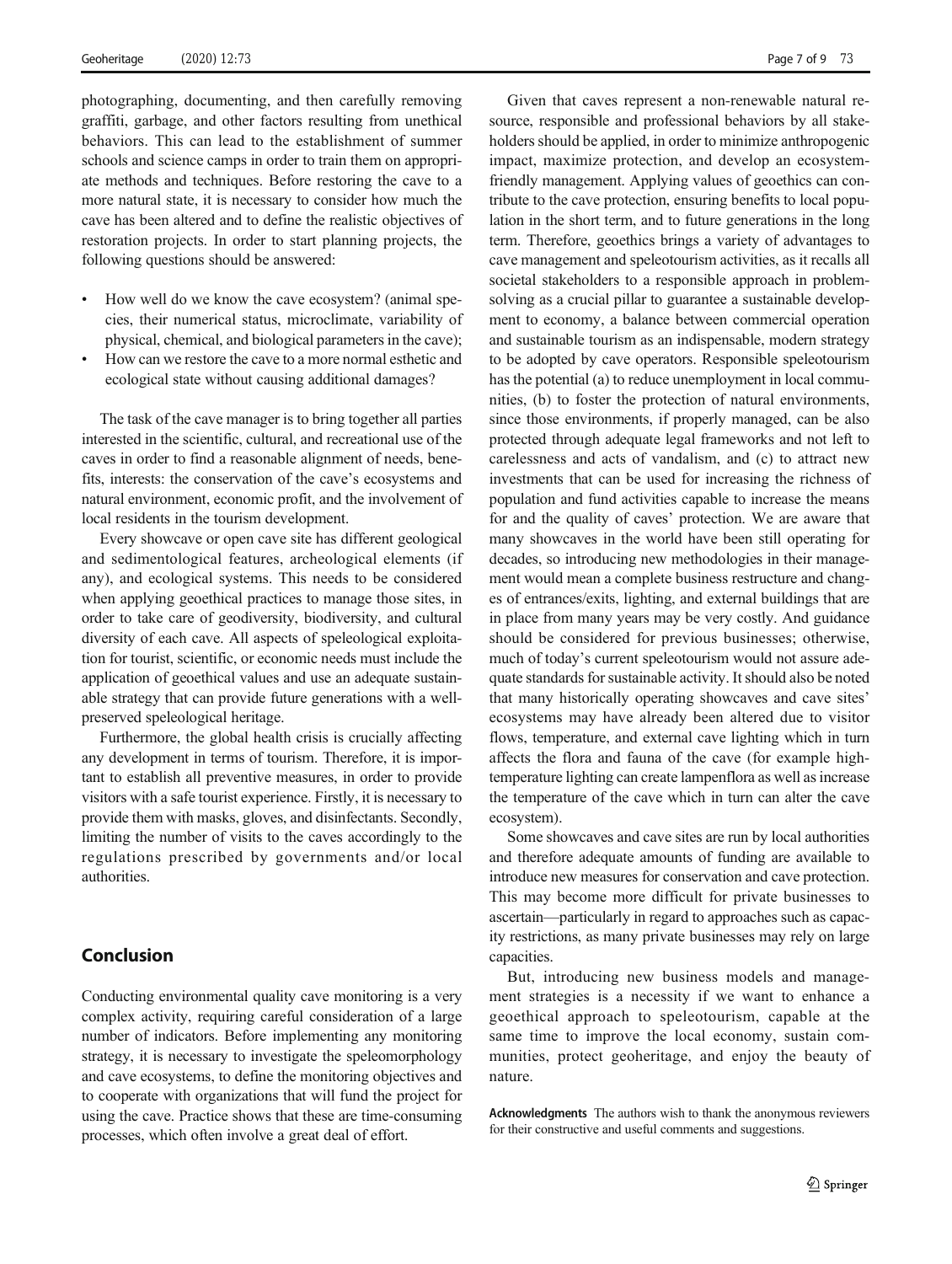<span id="page-7-0"></span>Funding Information Open access funding provided by Istituto Nazionale di Geofisica e Vulcanologia within the CRUI-CARE Agreement.

Open Access This article is licensed under a Creative Commons Attribution 4.0 International License, which permits use, sharing, adaptation, distribution and reproduction in any medium or format, as long as you give appropriate credit to the original author(s) and the source, provide a link to the Creative Commons licence, and indicate if changes were made. The images or other third party material in this article are included in the article's Creative Commons licence, unless indicated otherwise in a credit line to the material. If material is not included in the article's Creative Commons licence and your intended use is not permitted by statutory regulation or exceeds the permitted use, you will need to obtain permission directly from the copyright holder. To view a copy of this licence, visit [http://creativecommons.org/licenses/by/4.0/](https://doi.org/).

## References

- Abukari H, Mwalyosi RB (2020) Local communities' perceptions about the impact of protected areas on livelihoods and community development. Glob Ecol Conserv, e00909
- Antić A (2018) Speleotourism potential and tourist experience in Resava cave. Menadžment u hotelijerstvu i turizmu 6(2):61–69
- Baeza E, Lozano RP, Rossi Nieto C (2018) Replication and reinsertion of stalagmites sampled for paleoclimatic purposes. Int J Speleol 47(2): 137–144
- Bastian F, Alabouvette C (2009) Lights and shadows on the conservation of a rock art cave: the case of Lascaux Cave. Int J Speleol 38(1):6
- Bobrowsky P, Cronin V, Di Capua G, Kieffer S, Peppoloni S (2018) The emerging field of geoethics. In: Gundersen LC (ed.) Scientific integrity and ethics: with applications to the geosciences. Special Publications 73. Washington, DC: American Geophysical Union; Hoboken, NJ: John Wiley and Sons, Inc
- Bohle M (Ed.) (2019) Exploring geoethics: ethical implications, societal contexts, and professional obligations of the geosciences. Palgrave Pivot, Cham, XIV + 214
- Brilha J, Gray M, Pereira DI, Pereira P (2018) Geodiversity: an integrative review as a contribution to the sustainable management of the whole of nature. Environ Sci Pol 86:19–28
- Cigna AA (1993) Environmental management of tourist caves. Environ Geol 21(3):173–180
- Cigna, A. A. (2016). Modern trend in cave monitoring. Acta carsologica, 31(1)
- Day M, Koenig S (2016) Cave monitoring priorities in Central America and the Caribbean. Acta Carsologica, 31(1)
- Di Capua G, Peppoloni S (2019) Defining geoethics. Website of the IAPG - International Association for Promoting Geoethics. [http://](http://www.geoethics.org/definition) [www.geoethics.org/definition](http://www.geoethics.org/definition). Accessed 13 July 2020
- Di Capua G, Peppoloni S, Haslinger F, Marti M (2018) Ethical guidelines for RIs. Deliverable 13.3, ENVRIplus project. [http://www.](http://www.envriplus.eu/wpontent/uploads/2019/05/D13.3_Ethicaluidelinesor-Is.pdf) [envriplus.eu/wp-content/uploads/2019/05/D13.3\\_Ethical](http://www.envriplus.eu/wpontent/uploads/2019/05/D13.3_Ethicaluidelinesor-Is.pdf)[guidelines-for-RIs.pdf](http://www.envriplus.eu/wpontent/uploads/2019/05/D13.3_Ethicaluidelinesor-Is.pdf). Accessed 13 July 2020
- Elliott WR (2004) Protecting caves and cave life. Encyclopedia of Caves (eds Culver DC, white WB). Elsevier academic press, Amsterdam, 428–467
- Font X, Higham J, Miller G, Pourfakhimi S (2019) Research engagement, impact and sustainable tourism. J Sustain Tour 27(1):1–11
- Freitas CR (2010) The role and importance of cave microclimate in the sustainable use and management of show caves. Acta carsologica 39(3)
- Gordon, J. E. (2020). Geoconservation principles and protected area management. International Journal of Geoheritage and Parks
- Gray M (2018) The confused position of the geosciences within the "natural capital" and "ecosystem services" approaches. Ecosystem services 34:106–112
- Gray M (2019) Geodiversity, geoheritage and geoconservation for society. International Journal of Geoheritage and Parks
- Gray M Gordon JE, Brown EJ (2013) Geodiversity and the ecosystem approach: the contribution of geoscience in delivering integrated environmental management. Proceedings of the Geologists' Association, 124(4):659–673
- Gundersen LC (Ed.) (2018) Scientific integrity and ethics in the geosciences. American Geophysical Union, Wiley, p 336
- Hall CM (2019) Constructing sustainable tourism development: the 2030 agenda and the managerial ecology of sustainable tourism. J Sustain Tour 27(7):1044–1060
- Kim SS, Kim M, Park J, Guo Y (2008) Cave tourism: tourists' characteristics, motivations to visit, and the segmentation of their behavior. Asia Pacific Journal of Tourism Research 13(3):299–318
- Liso IS, Chieco M, Fiore A, Pisano L, Parise M (2020) Underground geosites and caving speleotourism: some considerations, from a case study in southern Italy. Geoheritage 12(1):13
- Lobo HAS (2015) Tourist carrying capacity of Santana cave (PETAR-SP, Brazil): a new method based on a critical atmospheric parameter. Tour Manag Perspect 16:67–75
- Lobo HAS, Trajano E, de Alcântara Marinho M, Bichuette ME, Scaleante JAB, Scaleante OAF et al (2013) Projection of tourist scenarios onto fragility maps: framework for determination of provisional tourist carrying capacity in a Brazilian show cave. Tour Manag 35:234–243
- Mihailović D, Jovanović S (1997) Praistorijske slikane predstave u pećini Gabrovnica kod Kalne (istočna Srbija). Starinar 48:133–143 (in Serbian)
- Mogk DW (2017) Geoethics and professionalism: the responsible conduct of scientists. In Peppoloni,S, Di Capua, G, Bobrowsky, PT, Cronin, VS (Eds.) Geoethics: at the heart of all geosciences. Annals of Geophysics 60, Fast Track 7. [https://doi.org/10.4401/ag-](https://doi.org/10.4401/ag-7584)[7584](https://doi.org/10.4401/ag-7584)
- Mogk DW, Bruckner MZ (2020) Geoethics training in the earth and environmental sciences. Nature Reviews Earth & Environment 1: 81–83. <https://doi.org/10.1038/s43017-020-0024-3>
- Nepal R, al Irsyad MI, Nepal SK (2019) Tourist arrivals, energy consumption and pollutant emissions in a developing economy– implications for sustainable tourism. Tour Manag 72:145–154
- Newsome D, Dowling R (2018) Geoheritage and geotourism. In Geoheritage (pp 305–321). Elsevier
- Newsome D, Moore SA, Dowling RK (2012) Natural area tourism: ecology, impacts and management (Vol. 58). Channel view publications: Bristol, UK
- Parise, M. (2011). Some considerations on show cave management issues in Southern Italy. In Karst management (pp. 159–167). Springer, Dordrecht.
- Parise M, Pascali V (2003) Surface and subsurface environmental degradation in the karst of Apulia (southern Italy). Environ Geol 44(3): 247–256
- Peppoloni S, Di Capua G (2012) Geoethics and geological culture: awareness, responsibility and challenges. Annals of Geophysics 55:335–341, ISSN: 2037-416X. <https://doi.org/10.4401/ag-6099>
- Peppoloni S, Di Capua, G (Eds.) (2015) Geoethics: the role and responsibility of geoscientists. Geological Society, London, Special Publications, p 419
- Peppoloni S, Di Capua G (2016) Geoethics: ethical, social, and cultural values in geosciences research, practice, and education. In: Wessel G, Greenberg J (Eds.) Geoscience for the public good and global development: toward a sustainable future. Geological Society of America, special paper 520, p 17–21. [https://doi.org/10.1130/](https://doi.org/10.1130/2016.2520(03)) [2016.2520\(03\)](https://doi.org/10.1130/2016.2520(03))